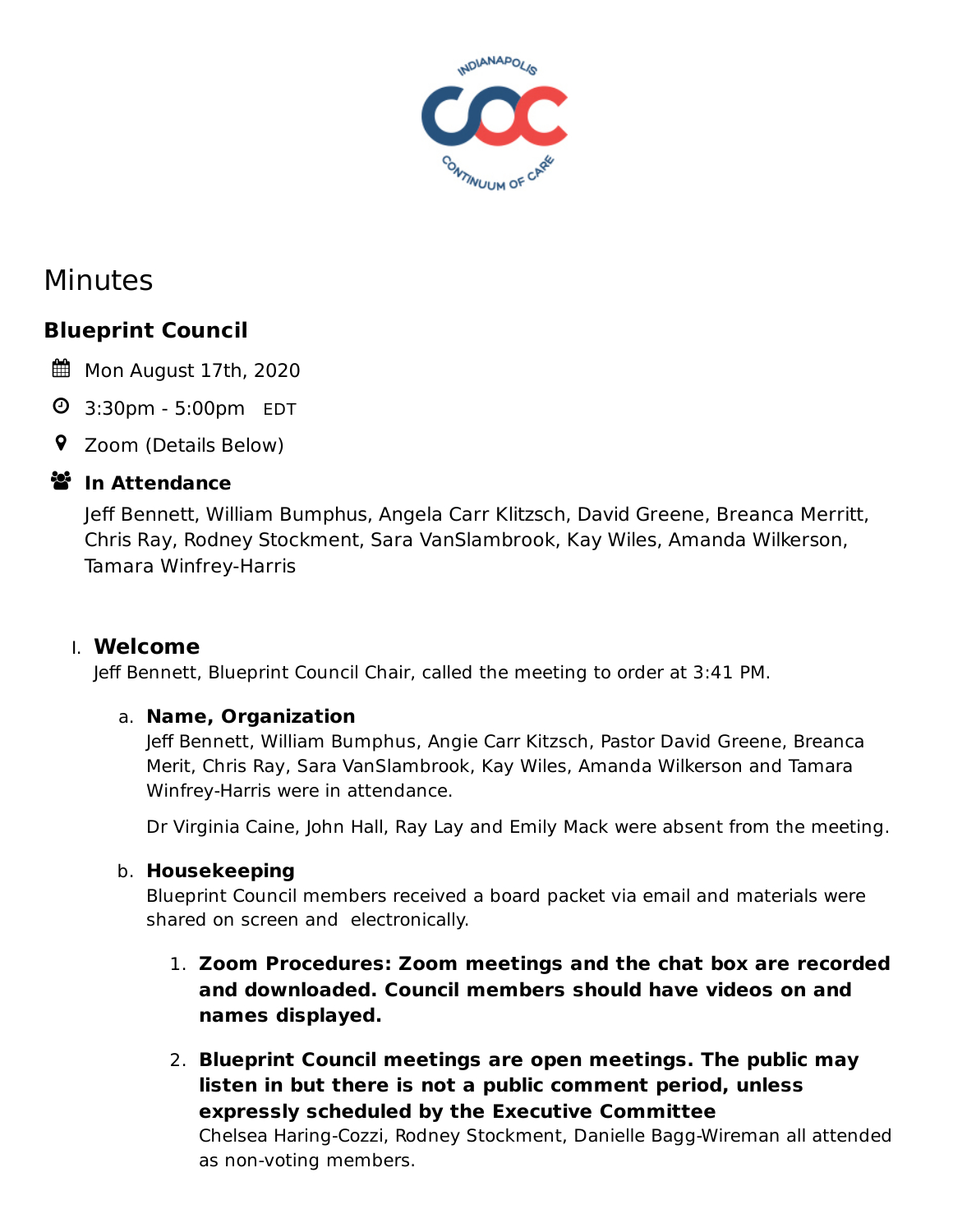## II. **Consent Agenda**

#### a. **Approve meeting minutes- June 15, 2020**

Copy of the minutes was available via Boardable.

#### 1. **Motion: To approve the meeting minutes from the June 15th, 2020 Blueprint Council Meeting**

**Decision:** Pastor Greene made a motion to approve the minutes and Angie Carr Klizsch seconded it. There was no discussion. The vote to approve was unanimous.

#### b. **Endorsement of ESG-CV2 Investment Plan**

Chelsea and Jeff Bennett reviewed the planning process that was undertaken to prepare the investment plan and adminsitration of rental assistance through a single fiscal agent. The ESG-CV2 funding amount is of \$7,122,695. The goal from this effort will be to rehouse 500 households impacted by COVID-19.

Emergency Solutions Grant (ESG) CV2 funding will be focused on funding Rapid Rehousing (RRH), and Merchants Affordable Housing has expressed interest in serving as the fiscal agent. Housing to Recovery (HTR) funding and resources from CHIP will be leveraged to support the surge of demand we anticipate to see due to COVID-19. We believe leveraging these additional resources will support more effective housing placement and outcomes. Finally, if approved, Merchants is intending to release and RFQ to partner with providers to execute the rehousing and housing stabilization strategies.

Specific rehousing goals and funding allocations are listed in the board packet.

- 1. **Motion: To endorse the ESG-CV2 Investment Plan for Rapid Rehousing and the administration of rental assistance through a single fiscal agent.**
	- **Decision:** Pastor Greene moved to approve the investment strategy and Amanda Wilkerson seconded the motion to approve. The Council voted and approval was unanimous.

## III. **Reports**

#### a. **2020 Point-in-Time Count**

Chelsea Haring-Cozzi brought forward the 2020 Point-in-Time (PIT) Count. Full details of the PIT Count were made available to the Council in their Board Packet. Highlights of the presentation included key data points:

- 1,588 people were experiencing homelessness on the night of January 22, 2020.
- **Emergency shelters experienced a slight decrease (4%)**
- Unsheltered locations experienced an increase  $(77%)^*$
- Family (12%) and veteran (18%) homelessness decreased.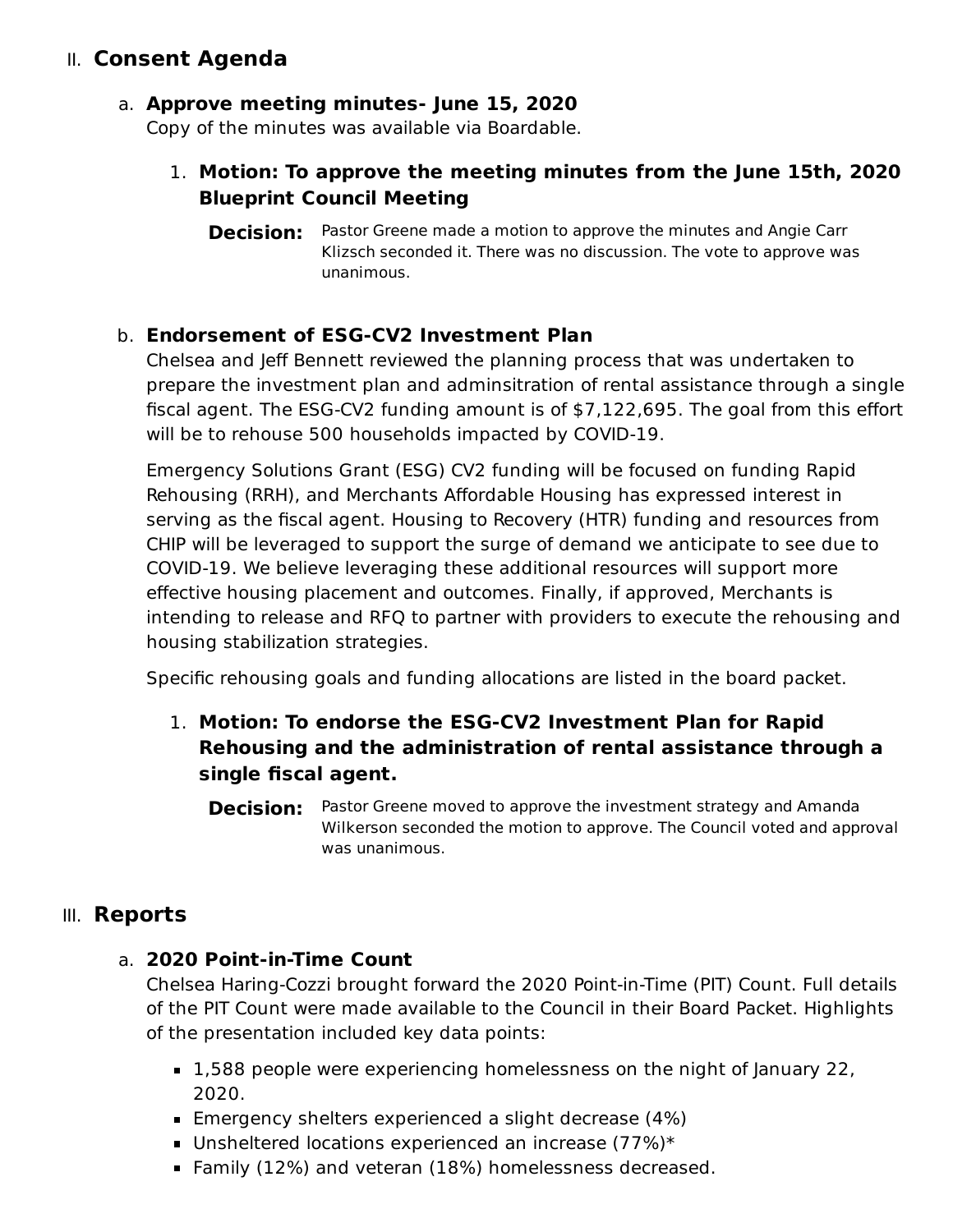Racial disparities continue to persist (54%)

\*2019-2020 percent increase in unsheltered homelessness is misleading. 2019 experienced an undercount of unsheltered homelessness due to the extreme weather conditions.

The PIT Count is a single night count and should be used in context with other data about our system.

In regards to our increase in unsheltered individuals, we have 2 new investments that we believe will address this. First, the new Assertive Community Treatment (ACT) Team at Adult & Child will connect with unsheltered individuals and can follow those with highest needs into permanent housing to help them stay housed. Secondly, coordinated street outreach has shown promise to focus street outreach across the community on permanent housing through engaging individuals and working to complete coordinated entry assessments and obtain support documents for housing.

We are reorienting our system at the "front door" to build capacity to connect more individuals on the street to housing by coordinating outreach to help individuals be assessed and matched to housing. We also have approved an investment strategy now to increase the amount of permanent housing available while we are also increasing services capacity through ACT Teams and Housing to Recovery (HTR) funding.

#### b. **Veterans**

Chris Ray presented an update from the Veteran Homelessness Leadership Work Group. Detailed information was provided to the Blueprint Council in their Board Packet.

We continue to work on achieve an end to veteran homelessness through the USICH Federal Criteria and Benchmarks. We have seen a large increase in resources because of COVID-19.

Data is available on the CoC website and leadership group will continue to report and be accountable for progress on the USICH benchmarks. We are working to harness and coordinate efforts across providers to create our biggest impact. The Veteran Leadership Work Group is also working to ensure clarity for the direction we are working toward, including a greater focus on diversion to prevent individuals from becoming homeless and using data to drive decisions.

#### c. **Youth**

Please contact Chelsea if you have questions about the youth homelessness update that was provided in the board packet.

#### d. **Housing to Recovery Fund**

Rodney Stockment presented on the launch of the Housing to Recovery Fund (HTR). The focus of this funding was determined through an assessment of community needs, and it was identified that we have a gap in resources to support the transition of individuals into housing, and tenancy supports to help those in housing maintain stability. \$670,000 was invested into Horizon House's existing housing program to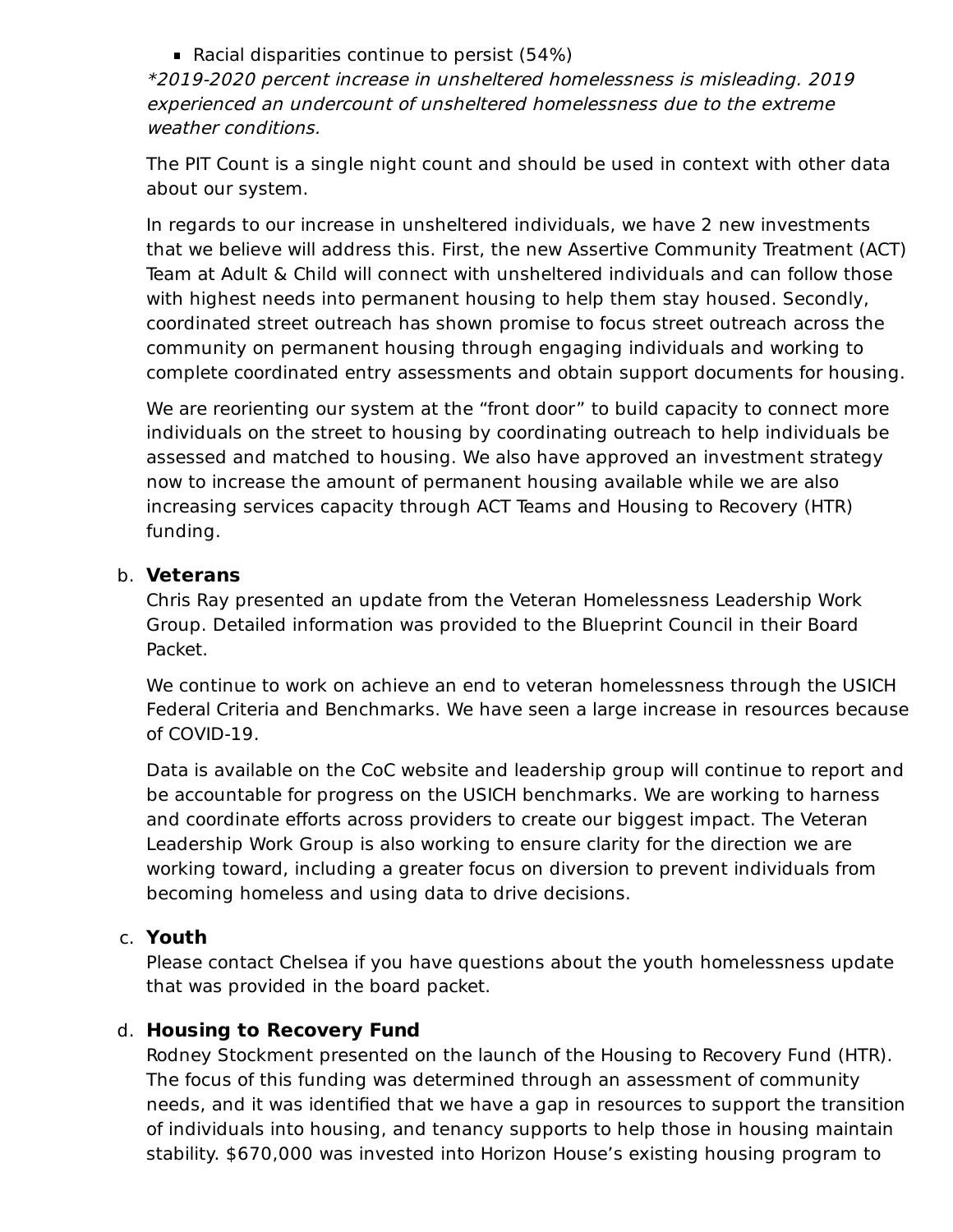continue and expand it and \$750,000 into Adult & Child Assertive Community Treatment (ACT) Team to address these two areas. Funding uses a model that will pay bonuses for outcomes (Pay for Performance) and not just pay for activities. Individuals will be housed in scatter-site permanent housing around the community.

## IV. **Discussion**

#### a. **Winter contingency planning for 2020-2021**

Additional discussion will occur in the COVID-19 meetings, and a written update is in the Board Packet.

#### b. **Racial Equity- Data and Strategy**

Full details of the racial equity data is available in the Board Packet including links to data dashboards on racial disparities generally and in our COVID-19 response.

Discussion:

Latinx population is the largest number of individuals with COVID-19 in the MCPHD data. We have an opportunity to improve data sharing across homelessness and MCPHD data systems.

The Racial Equity Work Group from the Blueprint Council is going to be convened. They will be looking at data and establishing metrics. Use Boardable for further suggestions for who the group can connect with and any other thoughts on the group.

We have limitations in our ability to make decisions and understand the issue because of our data quality and missing data from shelters.

Question proposed: how can we use cross-system data in the community? Suggested that Breanca may be able to provide her expertise in this area.

## V. **New (Other) Business**

## a. **Coming Soon: Prevention and Diversion Strategy**

## VI. **Comments, Announcements, and Other Business**

The MCPHD will be pushing a large flu vaccination effort across the community, and will be looking for support from CoC partners.

## a. **CoC Community Convening, August 27th 9:00-11:00AM**

Join Zoom Meeting

https://us02web.zoom.us/j/81120121321?pwd=Tk9nOXI1ZnJwYmg3OUtBMkRqZHF1QT09 [\(https://us02web.zoom.us/j/81120121321?pwd=Tk9nOXI1ZnJwYmg3OUtBMkRqZHF1QT09\)](https://us02web.zoom.us/j/81120121321?pwd=Tk9nOXI1ZnJwYmg3OUtBMkRqZHF1QT09)

Meeting ID: 811 2012 1321

Passcode: 189298

## b. **Roots of Racism- Housing, August 19th 5:00-6:15PM**